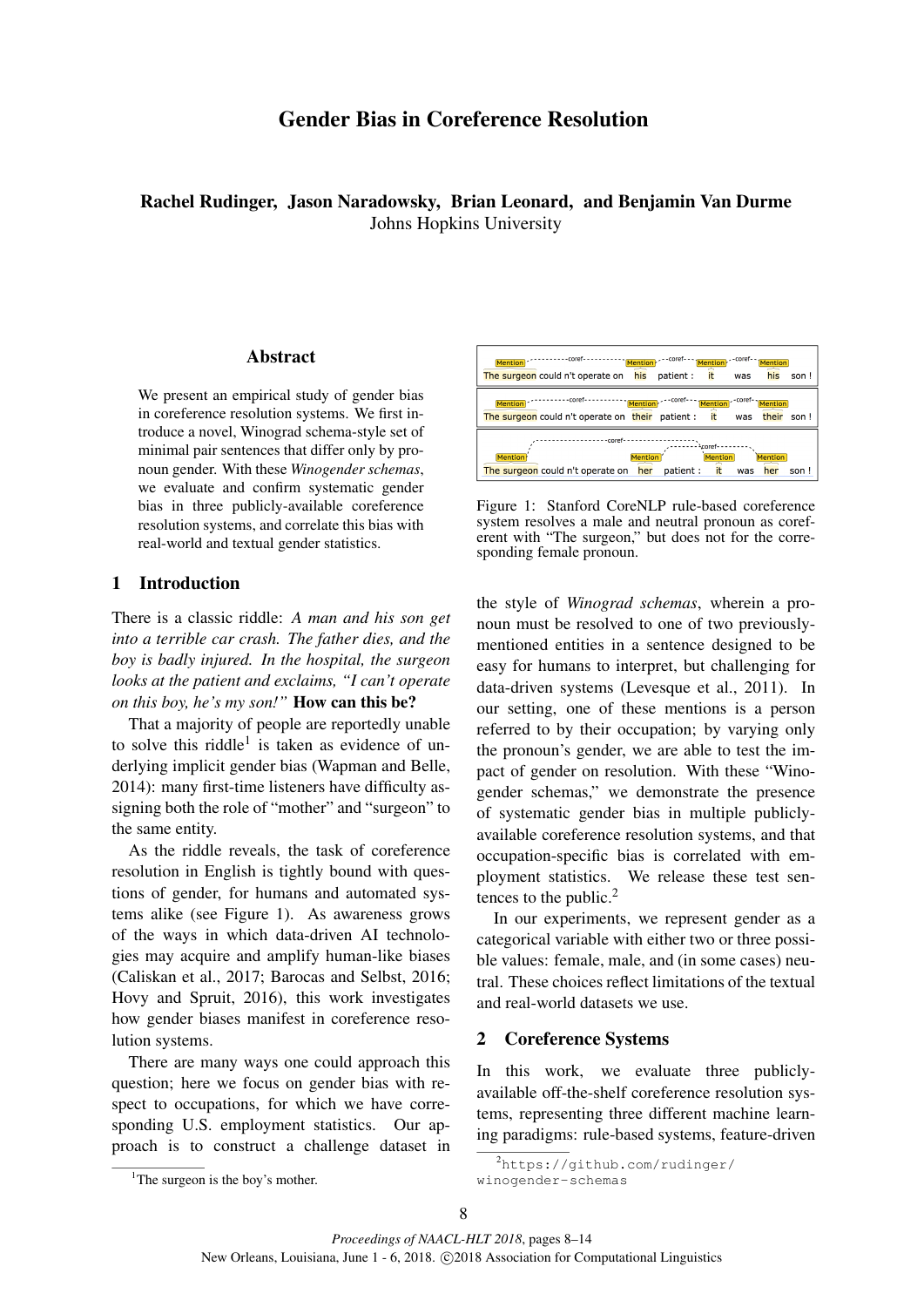statistical systems, and neural systems.

Rule-based In the absence of large-scale data for training coreference models, early systems relied heavily on expert knowledge. A frequently used example of this is the Stanford multi-pass sieve system (Lee et al., 2011). A deterministic system, the sieve consists of multiple rule-based models which are applied in succession, from highest-precision to lowest. Gender is among the set of mention attributes identified in the very first stage of the sieve, making this information available throughout the system.

Statistical Statistical methods, often with millions of parameters, ultimately surpassed the performance of rule-based systems on shared task data (Durrett and Klein, 2013; Björkelund and Kuhn, 2014). The system of Durrett and Klein (2013) replaced hand-written rules with simple feature templates. Combinations of these features implicitly capture linguistic phenomena useful for resolving antecedents, but they may also unintentionally capture bias in the data. For instance, for occupations which are not frequently found in the data, an occupation+pronoun feature can be highly informative, and the overly confident model can exhibit strong bias when applied to a new domain.

Neural The move to deep neural models led to more powerful antecedent scoring functions, and the subsequent learned feature combinations resulted in new state-of-the-art performance (Wiseman et al., 2015; Clark and Manning, 2016b). Global inference over these models further improved performance (Wiseman et al., 2016; Clark and Manning, 2016a), but from the perspective of potential bias, the information available to the model is largely the same as in the statistical models. A notable exception is in the case of systems which make use of pre-trained word embeddings (Clark and Manning, 2016b), which have been shown to contain bias and have the potential to introduce bias into the system.

Noun Gender and Number Many coreference resolution systems, including those described here, make use of a common resource released by Bergsma and Lin  $(2006)^3$  ("B&L"): a large list of English nouns and noun phrases with gender and

number counts over 85GB of web news. For example, according to the resource, 9.2% of mentions of the noun "doctor" are female. The resource was compiled by bootstrapping coreference information from the dependency paths between pairs of pronouns. We employ this data in our analysis.

## 3 Winogender Schemas

Our intent is to reveal cases where coreference systems may be more or less likely to recognize a pronoun as coreferent with a particular occupation based on pronoun gender, as observed in Figure 1. To this end, we create a specialized evaluation set consisting of 120 hand-written sentence templates, in the style of the Winograd Schemas (Levesque et al., 2011). Each sentence contains three referring expressions of interest:

- 1. **OCCUPATION**, a person referred to by their occupation and a definite article, e.g., "the paramedic."
- 2. PARTICIPANT , a secondary (human) participant, e.g., "the passenger."
- 3. PRONOUN , a pronoun that is coreferent with either OCCUPATION or PARTICIPANT.

We use a list of 60 one-word occupations obtained from Caliskan et al. (2017) (see supplement), with corresponding gender percentages available from the U.S. Bureau of Labor Statistics.<sup>4</sup> For each occupation, we wrote two similar sentence templates: one in which PRONOUN is coreferent with OCCUPATION, and one in which it is coreferent with PARTICIPANT (see Figure 2). For each sentence template, there are three PRO-NOUN instantiations (female, male, or neutral), and two PARTICIPANT instantiations (a specific participant, e.g., "the passenger," and a generic paricipant, "someone.") With the templates fully instantiated, the evaluation set contains 720 sentences: 60 occupations  $\times$  2 sentence templates per occupation  $\times$  2 participants  $\times$  3 pronoun genders.

Validation Like Winograd schemas, each sentence template is written with one intended correct answer (here, either OCCUPATION or PAR-

<sup>&</sup>lt;sup>3</sup>This data was distributed in the CoNLL 2011 and 2012 shared tasks on coreference resolution. (Pradhan et al., 2011, 2012)

<sup>4</sup> 50 are from the supplement of Caliskan et al. (2017), an additional 7 from personal communication with the authors, and three that we added: *doctor*, *firefighter*, and *secretary*.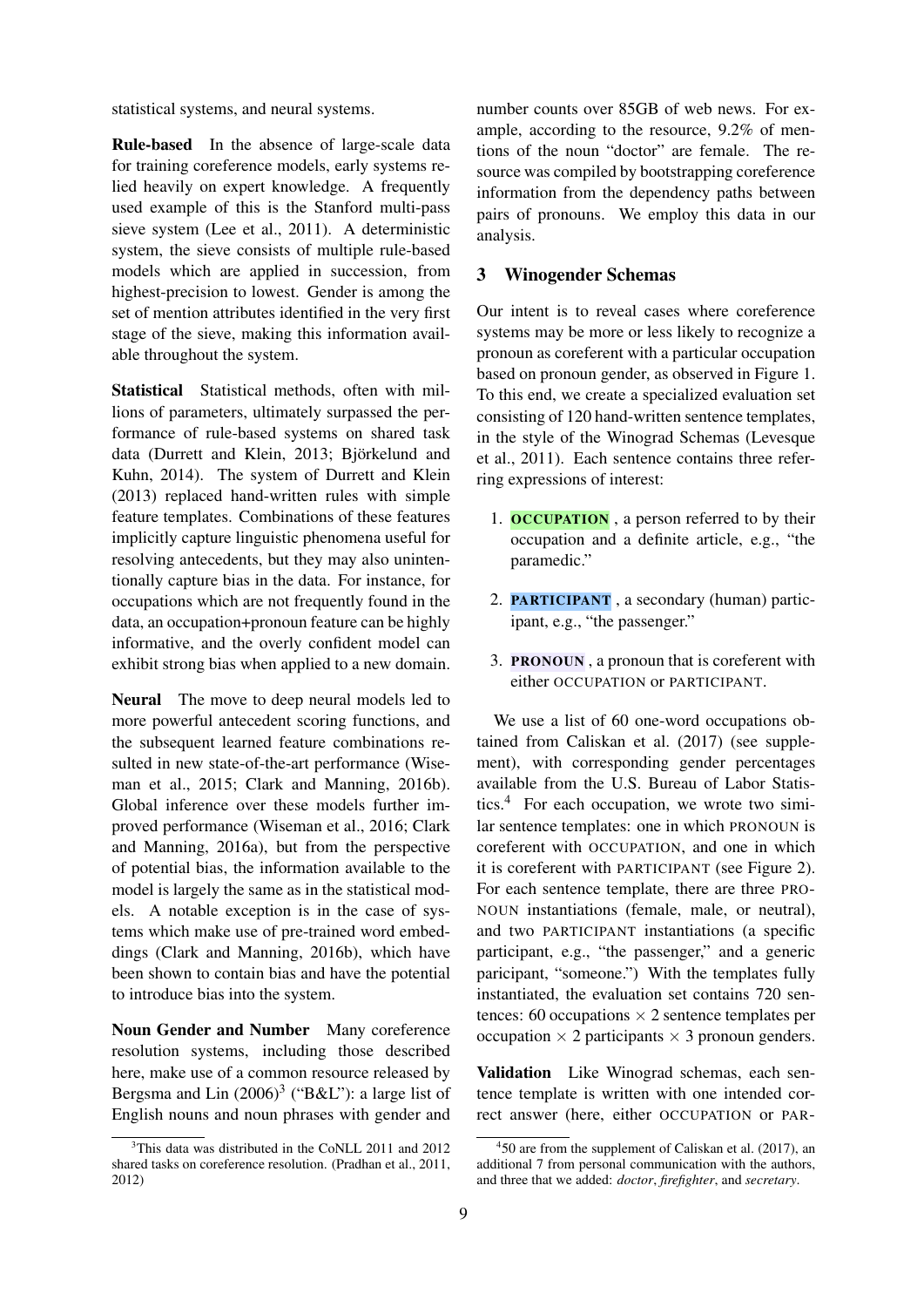|                                                | (1a) The paramedic performed CPR on the passenger |  |  |  |  |
|------------------------------------------------|---------------------------------------------------|--|--|--|--|
| even though she/he/they knew it was too late.  |                                                   |  |  |  |  |
|                                                | (2a) The paramedic performed CPR on the passenger |  |  |  |  |
| even though she/he/they was/were already dead. |                                                   |  |  |  |  |
|                                                | $(1b)$ The paramedic performed CPR on<br>someone  |  |  |  |  |
|                                                | even though she/he/they knew it was too late.     |  |  |  |  |
| (2b)                                           | The paramedic performed CPR on<br>someone         |  |  |  |  |
|                                                | even though she/he/they was/were already dead.    |  |  |  |  |

Figure 2: A "Winogender" schema for the occupation *paramedic*. Correct answers in bold. In general, OC-CUPATION and PARTICIPANT may appear in either order in the sentence.

TICIPANT). $5$  We aimed to write sentences where (1) pronoun resolution was as unambiguous for humans as possible (in the absence of additional context), and (2) the resolution would not be affected by changing pronoun gender. (See Figure 2.) Nonetheless, to ensure that our own judgments are shared by other English speakers, we validated all 720 sentences on Mechanical Turk, with 10-way redundancy. Each MTurk task included 5 sentences from our dataset, and 5 sentences from the Winograd Schema Challenge (Levesque et al.,  $2011)^6$ , though this additional validation step turned out to be unnecessary.<sup>7</sup> Out of 7200 binary-choice worker annotations (720 sentences  $\times$  10-way redundancy), 94.9% of responses agree with our intended answers. With simple majority voting on each sentence, worker responses agree with our intended answers for 718 of 720 sentences (99.7%). The two sentences with low agreement have neutral gender ("they"), and are not reflected in any binary (female-male) analysis.

| Correlation (r) RULE STAT NEURAL |      |      |      |
|----------------------------------|------|------|------|
| B&L                              | 0.87 | 0.46 | 0.35 |
| BL S                             | 0.55 | 0.31 | 0.31 |

Table 1: Correlation values for Figures 3 and 4.



Figure 3: Gender statistics from Bergsma and Lin (2006) correlate with Bureau of Labor Statistics 2015. However, the former has systematically lower female percentages; most points lie well below the 45-degree line (dotted). Regression line and 95% confidence interval in blue. Pearson  $r = 0.67$ .

#### 4 Results and Discussion

We evaluate examples of each of the three coreference system architectures described in 2: the Lee et al. (2011) sieve system from the rulebased paradigm (referred to as RULE), Durrett and Klein (2013) from the statistical paradigm (STAT), and the Clark and Manning (2016a) deep reinforcement system from the neural paradigm (NEURAL).

By multiple measures, the Winogender schemas reveal varying degrees of gender bias in all three systems. First we observe that these systems do not behave in a gender-neutral fashion. That is to say, we have designed test sentences where correct pronoun resolution is not a function of gender (as validated by human annotators), but system predictions do exhibit sensitivity to pronoun gender: 68% of male-female minimal pair test sentences are resolved differently by the RULE system; 28% for STAT; and 13% for NEURAL.

Overall, male pronouns are also more likely to be resolved as OCCUPATION than female or neutral pronouns across all systems: for RULE, 72% male vs 29% female and 1% neutral; for STAT, 71% male vs 63% female and 50% neutral; and for NEURAL, 87% male vs 80% female and 36% neutral. Neutral pronouns are often resolved as neither OCCUPATION nor PARTICIPANT, possibly due to the number ambiguity of "they/their/them."

<sup>&</sup>lt;sup>5</sup>Unlike Winograd schemas, we are not primarily concerned with whether these sentences are "hard" to solve, e.g., because they would require certain types of human knowledge or could not be easily solved with word co-occurrence statistics.

<sup>&</sup>lt;sup>6</sup>We used the publicly-available examples from https://cs.nyu.edu/faculty/davise/ papers/WinogradSchemas/WSCollection.html

 $7$ In the end, we did not use the Winograd schemas to filter annotators, as raw agreement on the Winogender schemas was much higher to begin with (94.9% Winogender vs. 86.5% Winograd).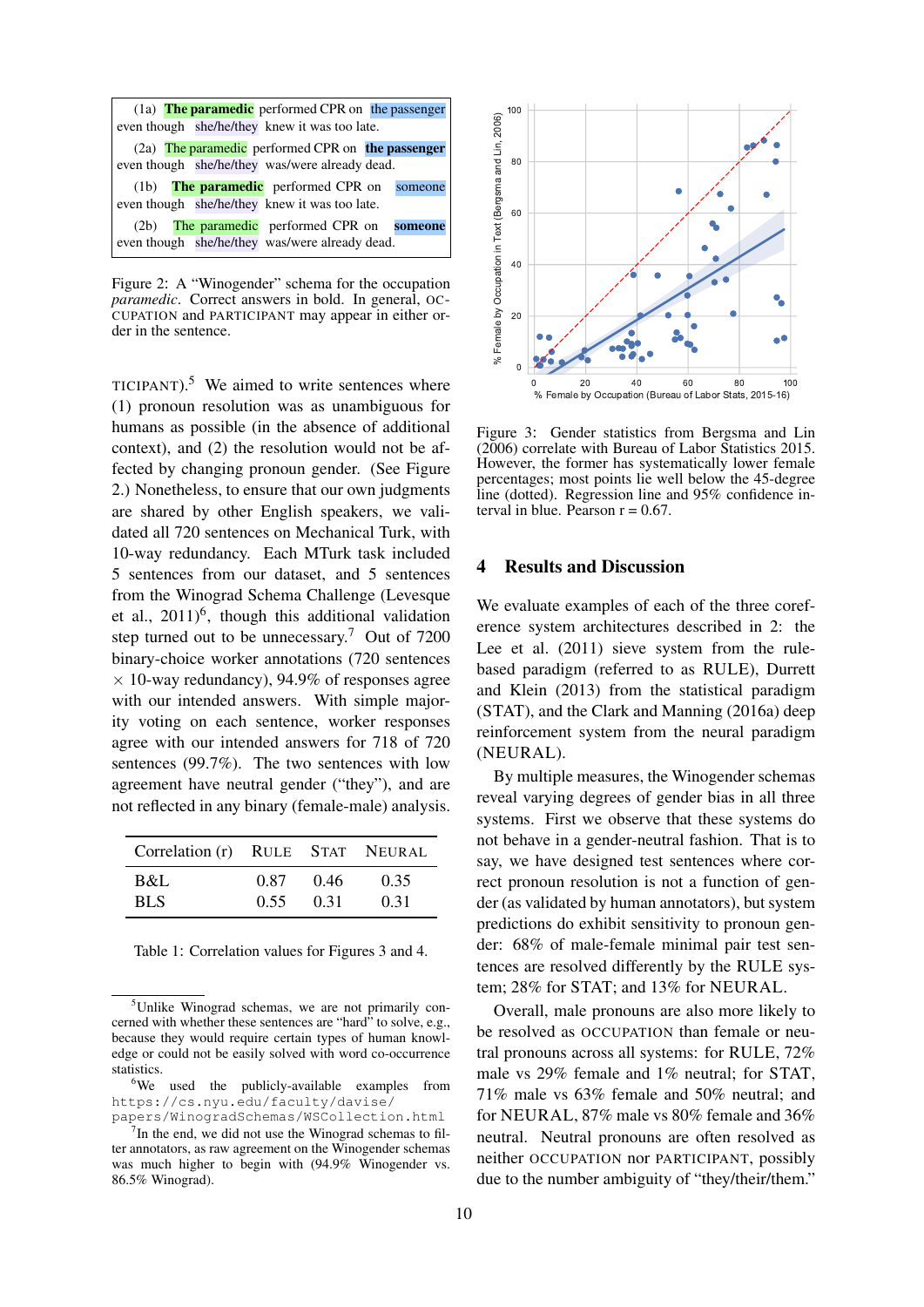

Figure 4: These two plots show how gender bias in coreference systems corresponds with occupational gender statistics from the U.S Bureau of Labor Statistics (left) and from text as computed by Bergsma and Lin (2006) (right); each point represents one occupation. The y-axes measure the extent to which a coref system prefers to match female pronouns with a given occupation over male pronouns, as tested by our Winogender schemas. A value of 100 (maximum female bias) means the system always resolved female pronouns to the given occupation and never male pronouns (100% - 0%); a score of -100 (maximum male bias) is the reverse; and a value of 0 indicates no gender differential. Recall the Winogender evaluation set is gender-balanced for each occupation; thus the horizontal dotted black line  $(y=0)$  in both plots represents a hypothetical system with 100% accuracy. Regression lines with 95% confidence intervals are shown.

When these systems' predictions diverge based on pronoun gender, they do so in ways that reinforce and magnify real-world occupational gender disparities. Figure 4 shows that systems' gender preferences for occupations correlate with realworld employment statistics (U.S. Bureau of Labor Statistics) and the gender statistics from text (Bergsma and Lin, 2006) which these systems access directly; correlation values are in Table 1. We also identify so-called "gotcha" sentences in which pronoun gender does not match the occupation's majority gender (BLS) if OCCUPATION is the correct answer; all systems perform worse on these "gotchas."<sup>8</sup> (See Table 2.)

Because coreference systems need to make discrete choices about which mentions are coreferent, percentage-wise differences in real-world statistics may translate into absolute differences in system predictions. For example, the occupation "manager" is 38.5% female in the U.S. according to real-world statistics (BLS); mentions of "manager" in text are only 5.18% female (B&L resource); and finally, as viewed through the behavior of the three coreference systems we tested,

no managers are predicted to be female. This illustrates two related phenomena: first, that datadriven NLP pipelines are susceptible to sequential amplification of bias throughout a pipeline, and second, that although the gender statistics from B&L correlate with BLS employment statistics, they are systematically male-skewed (Figure 3).

| System      | "Gotcha"? | Female | Male |
|-------------|-----------|--------|------|
| <b>RULE</b> | no        | 38.3   | 51.7 |
|             | yes       | 10.0   | 37.5 |
| <b>STAT</b> | no        | 50.8   | 61.7 |
|             | yes       | 45.8   | 40.0 |
| NEURAL      | no        | 50.8   | 49.2 |
|             | yes       | 36.7   | 46.7 |

Table 2: System accuracy (%) bucketed by gender and difficulty (so-called "gotchas," shaded in purple). For female pronouns, a "gotcha" sentence is one where either (1) the correct answer is OCCUPATION but the occupation is  $< 50\%$  female (according to BLS); or (2) the occupation is  $\geq 50\%$  female but the correct answer is PARTICIPANT; this is reversed for male pronouns. Systems do uniformly worse on "gotchas."

#### 5 Related Work

Here we give a brief (and non-exhaustive) overview of prior work on gender bias in NLP systems and datasets. A number of papers explore (gender) bias in English word embeddings:

<sup>&</sup>lt;sup>8"</sup> The librarian helped the child pick out a book because he liked to encourage reading." is an example of a "gotcha" sentence; librarians are  $> 50\%$  female (BLS).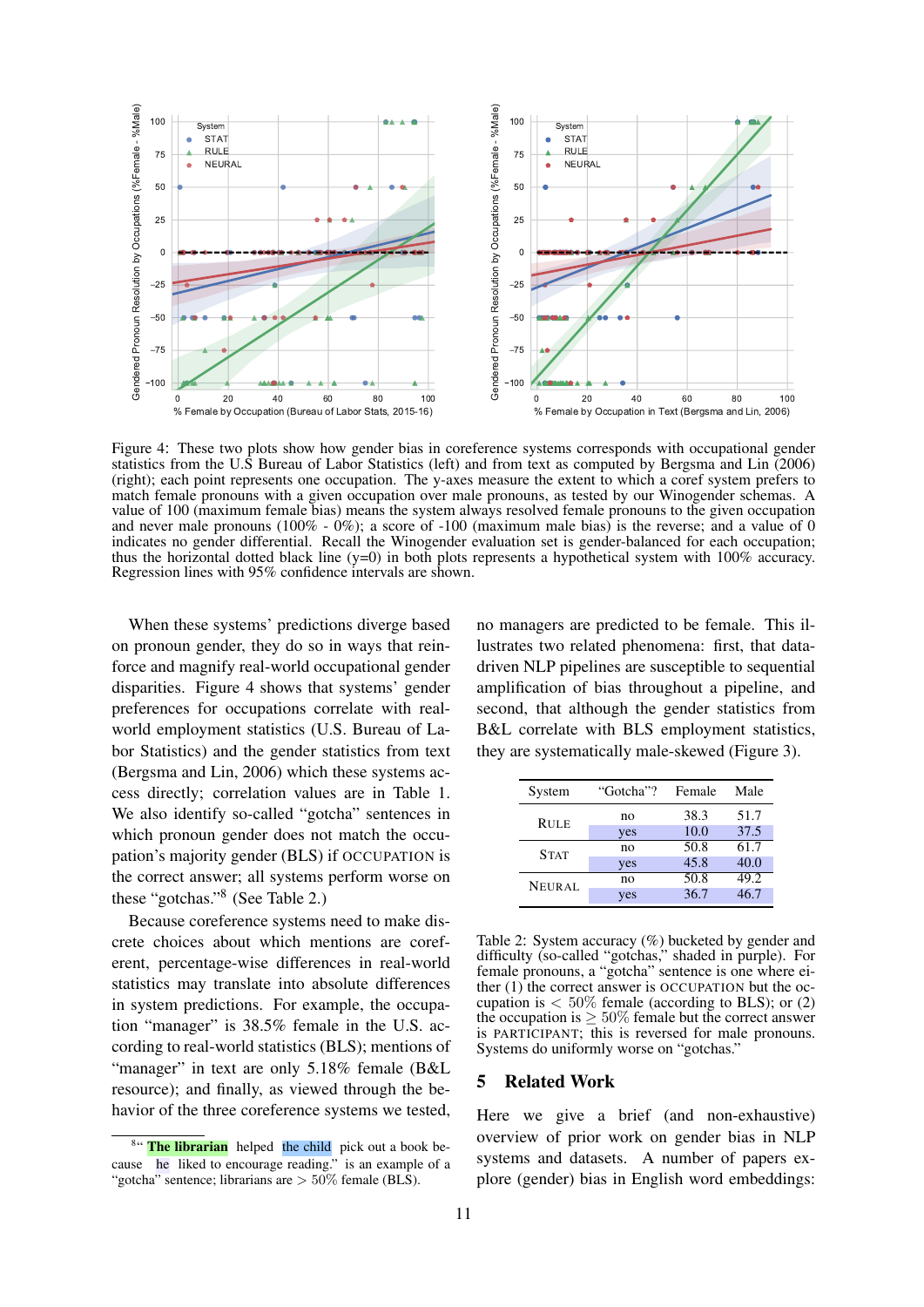how they capture implicit human biases in modern (Caliskan et al., 2017) and historical (Garg et al., 2018) text, and methods for debiasing them (Bolukbasi et al., 2016). Further work on debiasing models with adversarial learning is explored by Beutel et al. (2017) and Zhang et al. (2018).

Prior work also analyzes social and gender stereotyping in existing NLP and vision datasets (van Miltenburg, 2016; Rudinger et al., 2017). Tatman (2017) investigates the impact of gender and dialect on deployed speech recognition systems, while Zhao et al. (2017) introduce a method to reduce amplification effects on models trained with gender-biased datasets. Koolen and van Cranenburgh (2017) examine the relationship between author gender and text attributes, noting the potential for researcher interpretation bias in such studies. Both Larson (2017) and Koolen and van Cranenburgh (2017) offer guidelines to NLP researchers and computational social scientists who wish to predict gender as a variable. Hovy and Spruit (2016) introduce a helpful set of terminology for identifying and categorizing types of bias that manifest in AI systems, including *overgeneralization*, which we observe in our work here.

Finally, we note independent but closely related work by Zhao et al. (2018), published concurrently with this paper. In their work, Zhao et al. (2018) also propose a Winograd schema-like test for gender bias in coreference resolution systems (called "WinoBias"). Though similar in appearance, these two efforts have notable differences in substance and emphasis. The contribution of this work is focused primarily on schema construction and validation, with extensive analysis of observed system bias, revealing its correlation with biases present in real-world and textual statistics; by contrast, Zhao et al. (2018) present methods of debiasing existing systems, showing that simple approaches such as augmenting training data with gender-swapped examples or directly editing noun phrase counts in the B&L resource are effective at reducing system bias, as measured by the schemas. Complementary differences exist between the two schema formulations: Winogender schemas (this work) include gender-neutral pronouns, are syntactically diverse, and are human-validated; Wino-Bias includes (and delineates) sentences resolvable from syntax alone; a Winogender schema has one occupational mention and one "other participant" mention; WinoBias has two occupational

mentions. Due to these differences, we encourage future evaluations to make use of both datasets.

## 6 Conclusion and Future Work

We have introduced "Winogender schemas," a pronoun resolution task in the style of Winograd schemas that enables us to uncover gender bias in coreference resolution systems. We evaluate three publicly-available, off-the-shelf systems and find systematic gender bias in each: for many occupations, systems strongly prefer to resolve pronouns of one gender over another. We demonstrate that this preferential behavior correlates both with realworld employment statistics and the text statistics that these systems use. We posit that these systems *overgeneralize* the attribute of gender, leading them to make errors that humans do not make on this evaluation. We hope that by drawing attention to this issue, future systems will be designed in ways that mitigate gender-based overgeneralization.

It is important to underscore the limitations of Winogender schemas. As a diagnostic test of gender bias, we view the schemas as having high *positive predictive value* and low *negative predictive value*; that is, they may demonstrate the presence of gender bias in a system, but not prove its absence. Here we have focused on examples of occupational gender bias, but Winogender schemas may be extended broadly to probe for other manifestations of gender bias. Though we have used human-validated schemas to demonstrate that existing NLP systems are comparatively more prone to gender-based overgeneralization, we do not presume that matching human judgment is the ultimate objective of this line of research. Rather, human judgements, which carry their own implicit biases, serve as a lower bound for equitability in automated systems.

#### Acknowledgments

The authors thank Rebecca Knowles and Chandler May for their valuable feedback on this work. This research was supported by the JHU HLT-COE, DARPA AIDA, and NSF-GRFP (1232825). The U.S. Government is authorized to reproduce and distribute reprints for Governmental purposes. The views and conclusions contained in this publication are those of the authors and should not be interpreted as representing official policies or endorsements of DARPA or the U.S. Government.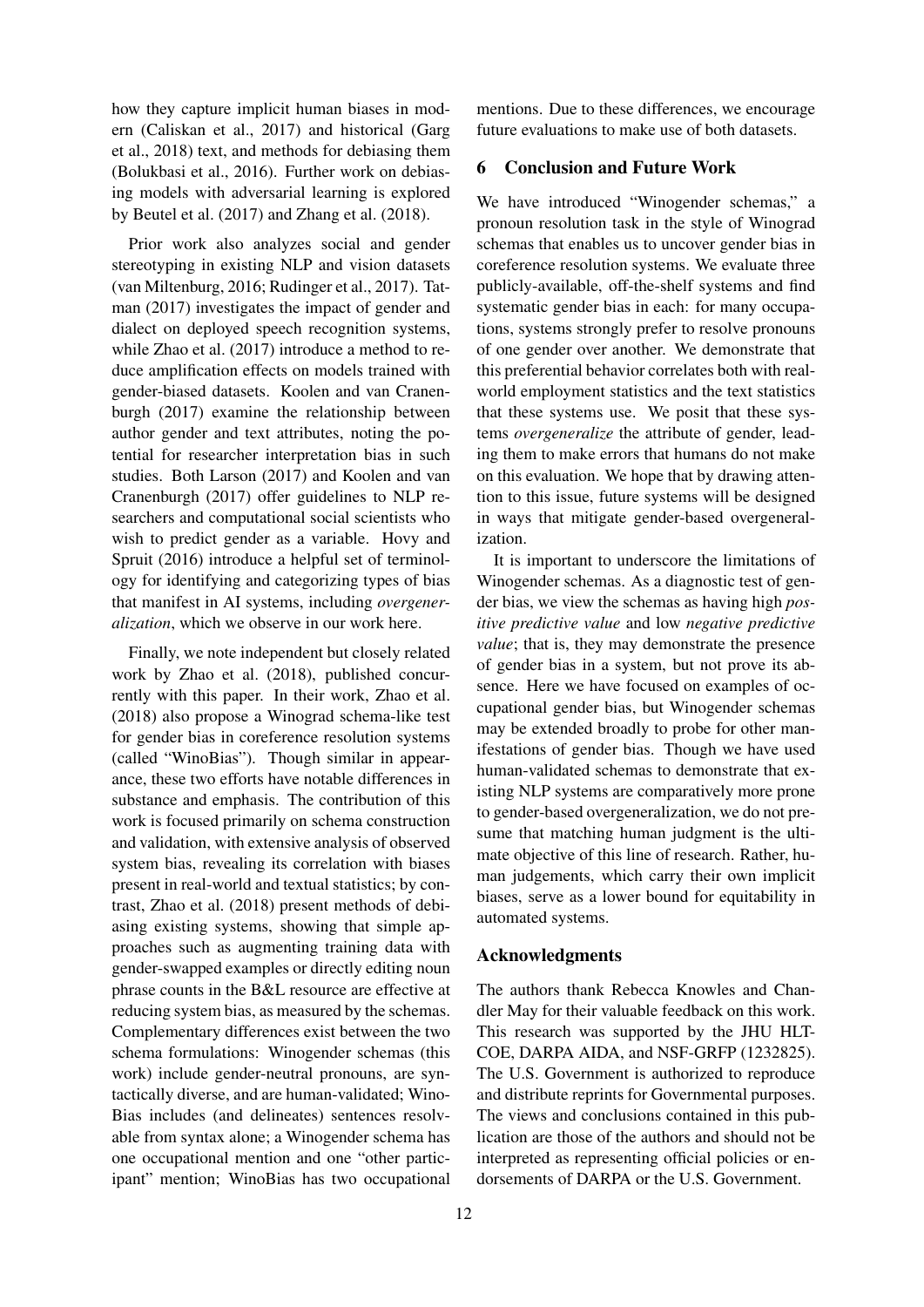#### References

- Solon Barocas and Andrew D Selbst. 2016. Big data's disparate impact. *California Law Review*, pages 104(3):671–732.
- Shane Bergsma and Dekang Lin. 2006. Bootstrapping path-based pronoun resolution. In *Proceedings of the 21st International Conference on Computational Linguistics and 44th Annual Meeting of the Association for Computational Linguistics*, pages 33–40, Sydney, Australia. Association for Computational Linguistics.
- Alex Beutel, Jilin Chen, Zhe Zhao, and Ed H. Chi. 2017. Data decisions and theoretical implications when adversarially learning fair representations. *CoRR*, abs/1707.00075.
- Anders Björkelund and Jonas Kuhn. 2014. Learning structured perceptrons for coreference resolution with latent antecedents and non-local features. In *Proceedings of the 52nd Annual Meeting of the Association for Computational Linguistics (Volume 1: Long Papers)*, pages 47–57, Baltimore, Maryland. Association for Computational Linguistics.
- Tolga Bolukbasi, Kai-Wei Chang, James Y Zou, Venkatesh Saligrama, and Adam T Kalai. 2016. Man is to computer programmer as woman is to homemaker? debiasing word embeddings. In D. D. Lee, M. Sugiyama, U. V. Luxburg, I. Guyon, and R. Garnett, editors, *Advances in Neural Information Processing Systems 29*, pages 4349–4357. Curran Associates, Inc.
- Aylin Caliskan, Joanna J. Bryson, and Arvind Narayanan. 2017. Semantics derived automatically from language corpora contain human-like biases. *Science*, 356(6334):183–186.
- Kevin Clark and Christopher D. Manning. 2016a. Deep reinforcement learning for mention-ranking coreference models. In *Empirical Methods on Natural Language Processing (EMNLP)*.
- Kevin Clark and Christopher D. Manning. 2016b. Improving coreference resolution by learning entitylevel distributed representations. In *Association for Computational Linguistics (ACL)*.
- Greg Durrett and Dan Klein. 2013. Easy victories and uphill battles in coreference resolution. In *Proceedings of the Conference on Empirical Methods in Natural Language Processing*, Seattle, Washington. Association for Computational Linguistics.
- Nikhil Garg, Londa Schiebinger, Dan Jurafsky, and James Zou. 2018. Word embeddings quantify 100 years of gender and ethnic stereotypes. *Proceedings of the National Academy of Sciences*.
- Dirk Hovy and Shannon L. Spruit. 2016. The social impact of natural language processing. In *Proceedings of the 54th Annual Meeting of the Association*

*for Computational Linguistics (Volume 2: Short Papers)*, pages 591–598, Berlin, Germany. Association for Computational Linguistics.

- Corina Koolen and Andreas van Cranenburgh. 2017. These are not the stereotypes you are looking for: Bias and fairness in authorial gender attribution. In *Proceedings of the First ACL Workshop on Ethics in Natural Language Processing*, pages 12–22, Valencia, Spain. Association for Computational Linguistics.
- Brian Larson. 2017. Gender as a variable in naturallanguage processing: Ethical considerations. In *Proceedings of the First ACL Workshop on Ethics in Natural Language Processing*, pages 1–11, Valencia, Spain. Association for Computational Linguistics.
- Heeyoung Lee, Yves Peirsman, Angel Chang, Nathanael Chambers, Mihai Surdeanu, and Dan Jurafsky. 2011. Stanford's multi-pass sieve coreference resolution system at the conll-2011 shared task. In *Conference on Natural Language Learning (CoNLL) Shared Task*.
- Hector J. Levesque, Ernest Davis, and Leora Morgenstern. 2011. The winograd schema challenge. In *KR*.
- Emiel van Miltenburg. 2016. Stereotyping and bias in the flickr30k dataset. *MMC*.
- Sameer Pradhan, Alessandro Moschitti, Nianwen Xue, Olga Uryupina, and Yuchen Zhang. 2012. CoNLL-2012 shared task: Modeling multilingual unrestricted coreference in OntoNotes. In *Proceedings of the Sixteenth Conference on Computational Natural Language Learning (CoNLL 2012)*, Jeju, Korea.
- Sameer Pradhan, Lance Ramshaw, Mitchell Marcus, Martha Palmer, Ralph Weischedel, and Nianwen Xue. 2011. Conll-2011 shared task: Modeling unrestricted coreference in ontonotes. In *Proceedings of the Fifteenth Conference on Computational Natural Language Learning (CoNLL 2011)*, Portland, Oregon.
- Rachel Rudinger, Chandler May, and Benjamin Van Durme. 2017. Social bias in elicited natural language inferences. In *Proceedings of the First ACL Workshop on Ethics in Natural Language Processing*, pages 74–79, Valencia, Spain. Association for Computational Linguistics.
- Rachael Tatman. 2017. Gender and dialect bias in youtube's automatic captions. In *Proceedings of the First ACL Workshop on Ethics in Natural Language Processing*, pages 53–59, Valencia, Spain. Association for Computational Linguistics.
- Mikaela Wapman and Deborah Belle. 2014. Undergraduate thesis. https://mikaelawapman. com/category/gender-schemas/.